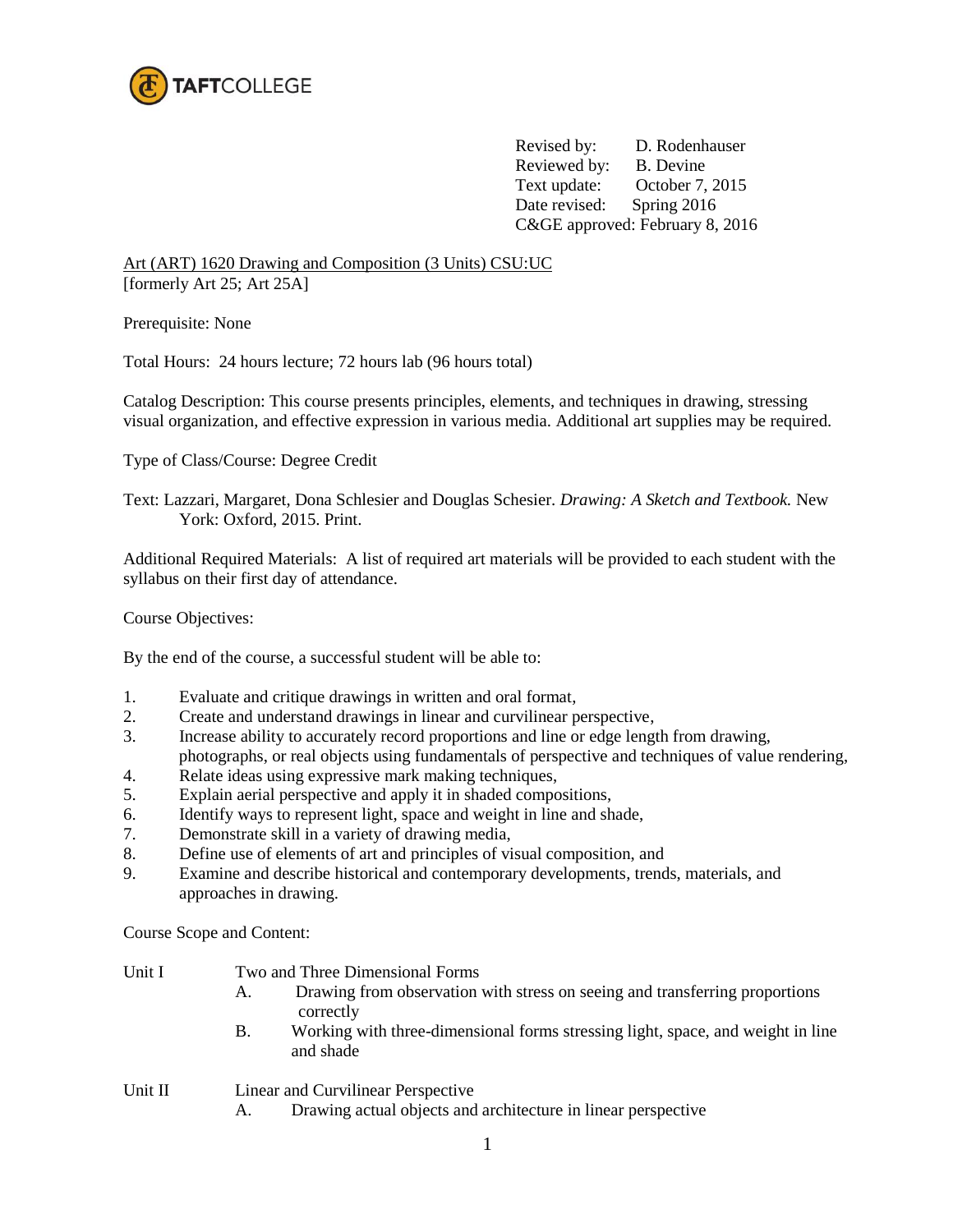

|          | <b>B.</b>                                | Fundamentals of drawing curves and ellipses in perspective                                                                                                                                                  |
|----------|------------------------------------------|-------------------------------------------------------------------------------------------------------------------------------------------------------------------------------------------------------------|
| Unit III | A.<br>B.<br>$C_{\cdot}$                  | <b>Copying Master Drawings</b><br>Techniques of hatching, stippling, and line weight<br>Associating media with master technique<br>Historical and contemporary developments, and critical trends in drawing |
| Unit IV  | A.<br><b>B.</b>                          | <b>Expressive Drawing</b><br>Ascertaining personal style employing different mark making techniques<br>Relating personal technique with appropriate subject matter                                          |
|          |                                          | Course Scope and Content (Laboratory):                                                                                                                                                                      |
| Unit I   | A.<br><b>B.</b>                          | <b>Safety Hazards</b><br>Safe use of drawing tools<br>Safe storage and disposal of drawing media and fixatives                                                                                              |
| Unit II  | A.<br><b>B.</b><br>$C_{\cdot}$           | Application of Knowledge<br>Appropriate use of drawing tools<br>Appropriate use of drawing papers or supports and drawing media<br>Appropriate use of materials and approaches                              |
| Unit III | <b>Skill Practice</b><br>A.<br><b>B.</b> | Skill practice with drawing tools<br>Skill practice with drawing media                                                                                                                                      |

Learning Activities Required Outside of Class:

The students in this class will spend a minimum of 3 hours per week outside of the regular class time doing the following:

- 1. Skill practice
- 2. Problem solving activity or exercise

Methods of Instruction:

- 1. Assigned projects
- 2. Individual direction and criticism
- 3. Group criticism<br>4. Student exhibition
- Student exhibitions

Methods of Evaluation:

- 1. Skill demonstrations, including:
	- a. class performance
	- b. drawing projects in class
	- c. portfolio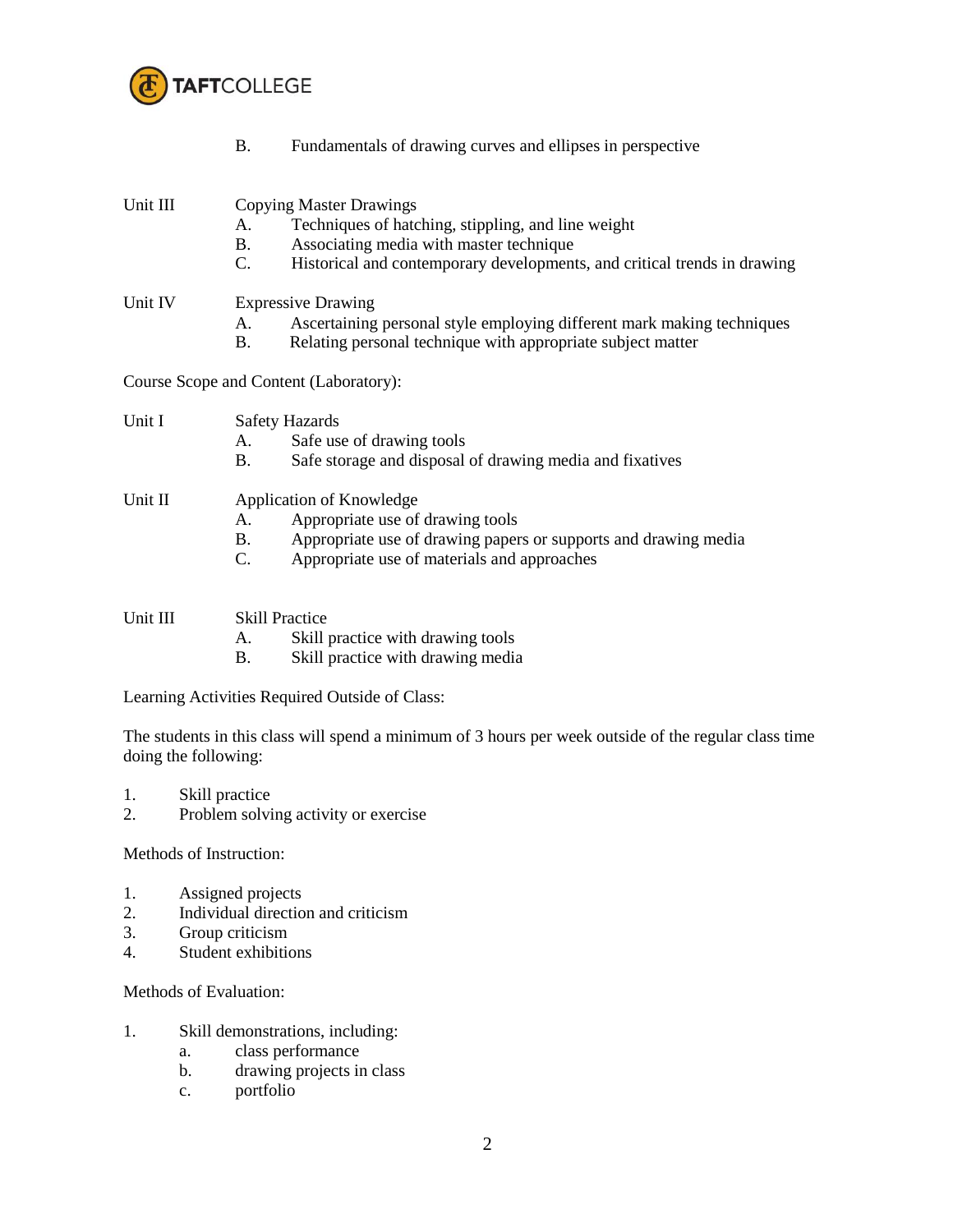

## Laboratory Category: Extensive Laboratory

Pre delivery criteria: All of the following criteria are met by this lab.

- 1. Curriculum development for each lab.
- 2. Published schedule of individual laboratory activities.
- 3. Published laboratory activity objectives.
- 4. Published methods of evaluation.
- 5. Supervision of equipment maintenance, laboratory setup, and acquisition of lab materials and supplies.

During laboratory activity of the laboratory: All of the following criteria are met by this lab.

- 1. Instructor is physically present in lab when students are performing lab activities.
- 2. Instructor is responsible for active facilitation of laboratory learning.
- 3. Instructor is responsible for active delivery of curriculum.
- 4. Instructor is required for safety and mentoring of lab activities.
- 5. Instructor is responsible for presentation of significant evaluation.

Post laboratory activity of the laboratory: All of the following criteria are met by this lab.

- 1. Instructor is responsible for personal evaluation of significant student outcomes (lab exercises, exams, practicals, notebooks, portfolios, etc.) that become a component of the student grade that cover the majority of lab exercises performed during the course.
- 2. Instructor is responsible for supervision of laboratory clean-up of equipment and materials.

| <b>TOP Code:</b>             | 100200: Art (Painting, Drawing, and Sc |
|------------------------------|----------------------------------------|
|                              |                                        |
| <b>SAM Priority Code:</b>    | E: Non-Occupational                    |
| <b>Distance Education:</b>   | Not Applicable                         |
| Funding Agency:              | Y: Not Applicable (funds not used)     |
| Program Status:              | 1: Program Applicable                  |
| Noncredit Category:          | Y: Not Applicable, Credit Course       |
| <b>Special Class Status:</b> | N: Course is not a special class       |
| <b>Basic Skills Status:</b>  | N: Course is not a basic skills course |

Supplemental Data: